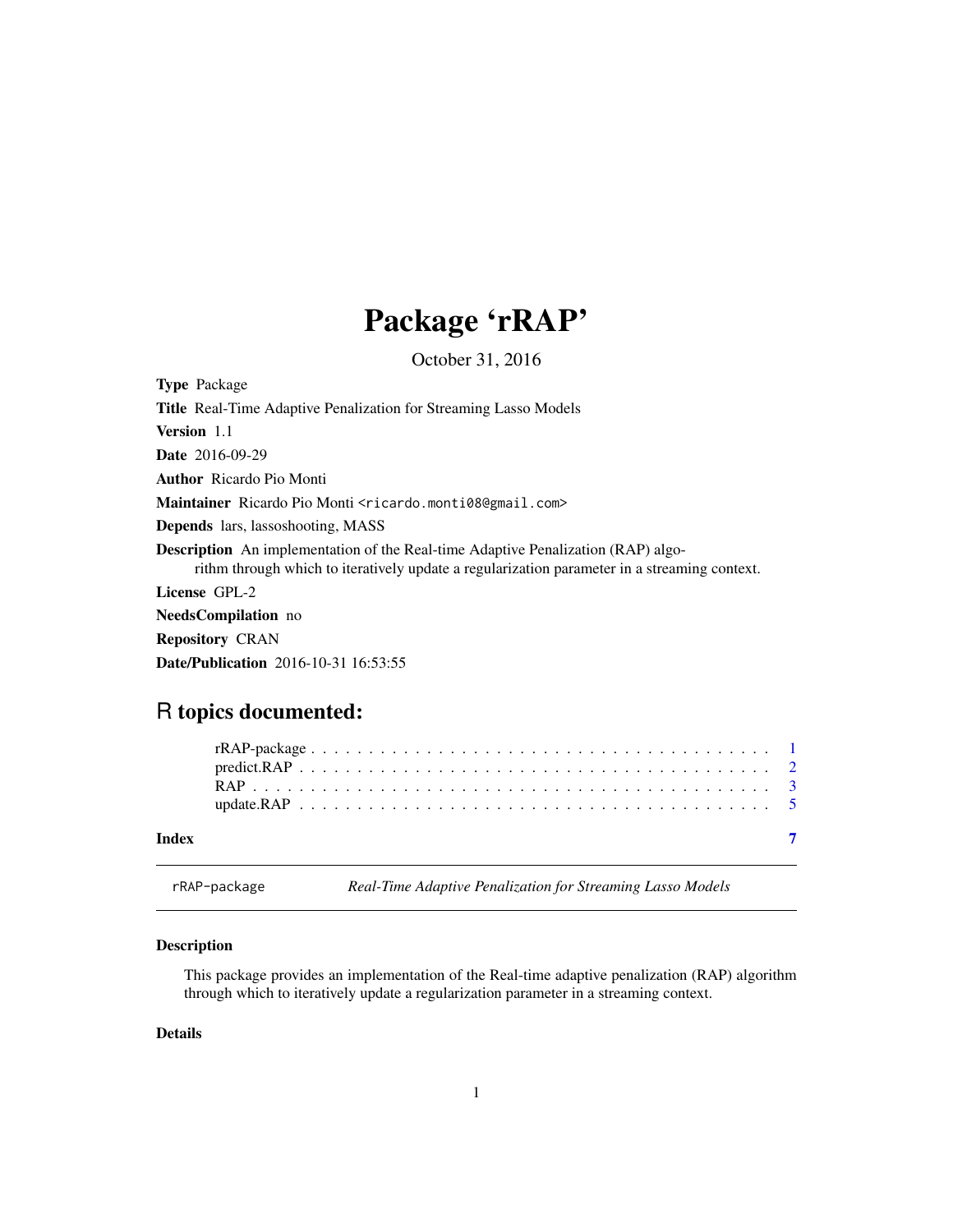| Package: | rR A P     |
|----------|------------|
| Type:    | Package    |
| Version: | 1.0        |
| Date:    | 2016-09-29 |
| License: | $GPL-2$    |
|          |            |

#### <span id="page-1-0"></span>Author(s)

Ricardo Pio Monti Maintainer: Ricardo Pio Monti <ricardo.monti08@gmail.com>

#### References

See Monti et al, "A framework for adaptive regularization in streaming Lasso models", 2016

#### See Also

[RAP](#page-2-1), [update.RAP](#page-4-1), [predict.RAP](#page-1-1)

#### Examples

```
# Recreate Figure 1 from Monti et al 2016
 library(lars)
 data(diabetes)
 Data = cbind(diabetes$y, diabetes$x)
 # initialize RAP object
 R = RAP(X = matrix(diabetes $x[1,], nrow=1), y = diabetes $y[1], r = .995,eps = 0.0005, 10 = .1)# iteratively update:
 ## Not run:
 for (i in 2:nrow(Data)){
   R = update.RAP(RAPobj=R, Ynew = diabetes$y[i], Xnew=matrix(diabetes$x[i,], nrow=1))
 }
## End(Not run)
```
<span id="page-1-1"></span>predict.RAP *Predict method for RAP objects*

#### Description

Obtain prediction based on current estimate of sparse linear regression model

#### Usage

```
## S3 method for class 'RAP'
predict(object, Xnew, ...)
```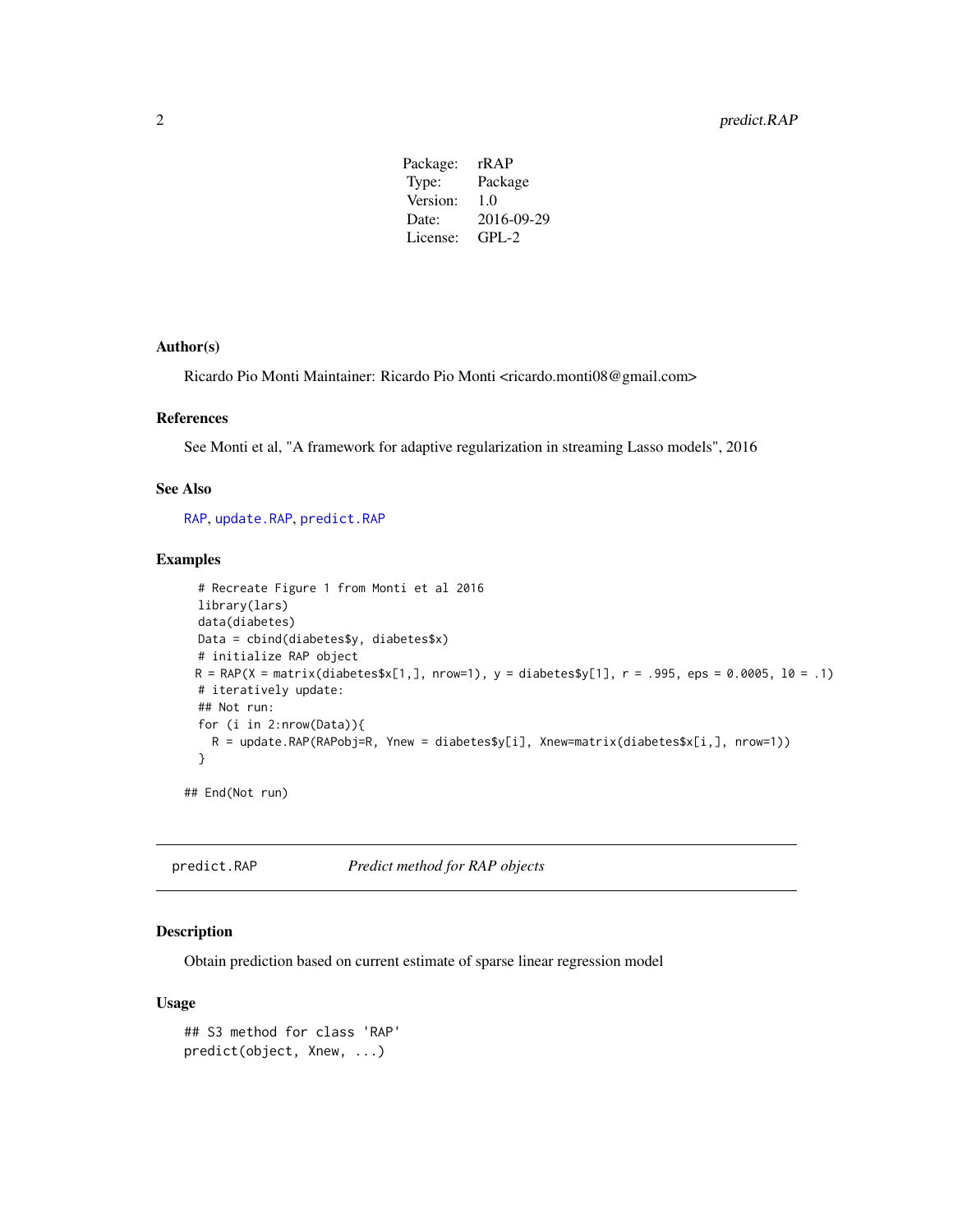#### <span id="page-2-0"></span> $RAP$  3

#### Arguments

| object | Current RAP object                    |
|--------|---------------------------------------|
| Xnew   | New observation from which to predict |
| .      | Additional arguments                  |

#### Value

Produces a matrix of predicted values

#### Author(s)

Ricardo Pio Monti

#### References

Monti et al, "A framework for adaptive regularization in streaming Lasso models", 2016

#### See Also

[RAP](#page-2-1), [update.RAP](#page-4-1)

#### Examples

```
#
library(lars)
data(diabetes)
Data = cbind(diabetes$y, diabetes$x)
# initialize RAP object with a burn in of 50 observations
R = RAP(X = matrix(diabetes $x[1:50,], nrow=50),y = diabetes$y[1:50], r = .995,eps = 0.0005, 10 = .1)# make predictions:
#predict.RAP(object = R, Xnew = diabetes$x[50:70,])
```
<span id="page-2-1"></span>RAP *Initialization of a RAP object*

#### Description

This function initializes and RAP object. This contains a Lasso regression model together with methods to iteratively update the regularization parameter.

#### Usage

RAP(X, y,  $r = 0.95$ , eps = 0.01,  $10 = 0.1$ , Approx = FALSE)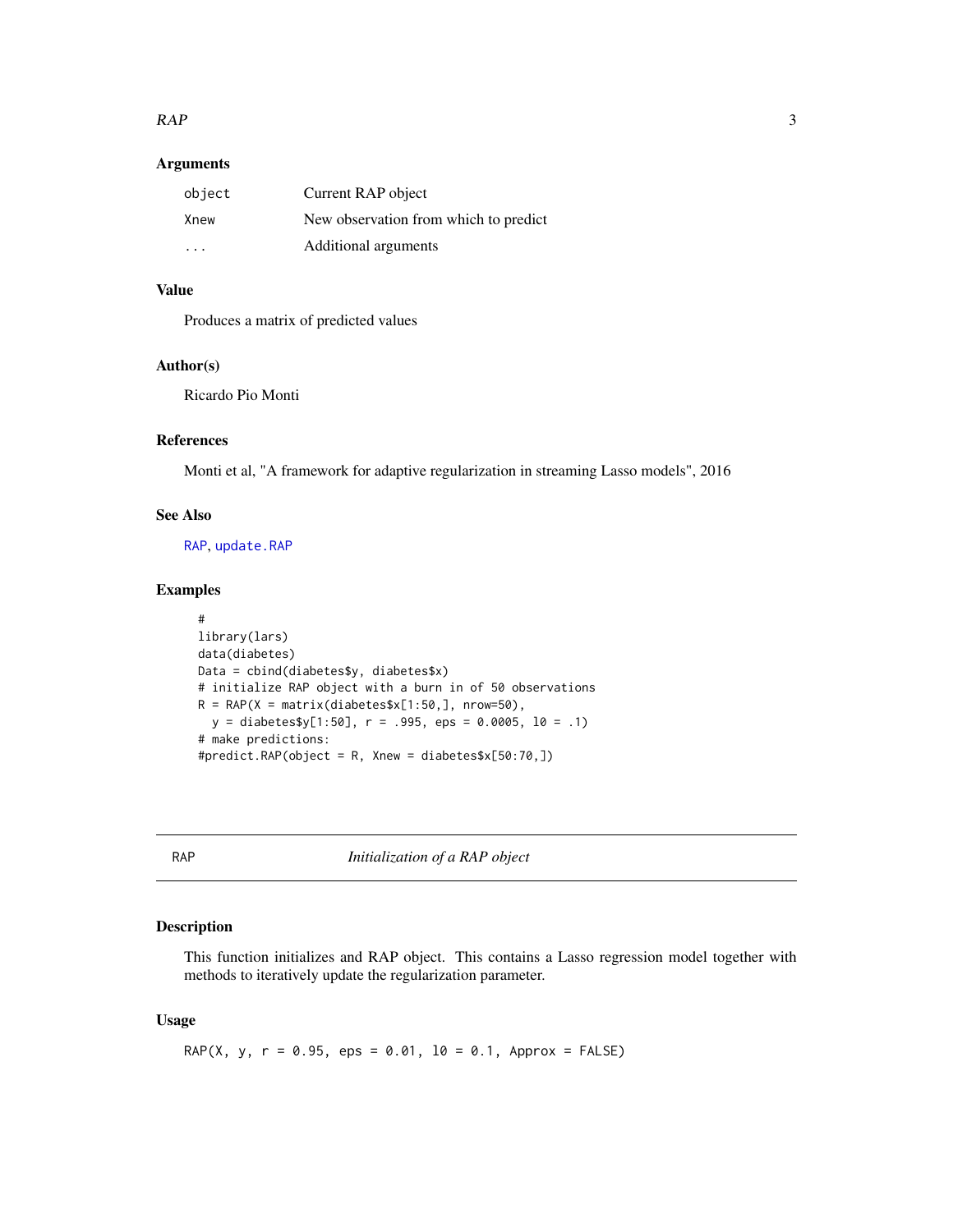#### Arguments

| $\mathsf{X}$ | Burn in training data. Can either be a single observation (in this case a matrix<br>with 1 row) or several. This must be a matrix. |
|--------------|------------------------------------------------------------------------------------------------------------------------------------|
| y            | Burn in response data                                                                                                              |
|              | Fixed forgetting factor used to update                                                                                             |
| eps          | Fixed stepsize used to update regularization parameter                                                                             |
| 10           | Initial guess for regularization parameter                                                                                         |
| Approx       | Boolean indicating whether exact or approximate gradient should be calculated<br>when updating regularization parameter.           |

#### Details

See Monti et al, "A framework for adaptive regularization in streaming Lasso models", 2016

#### Value

A RAP object is returned with the following elements:

| r        | Fixed forgetting factor                                                        |
|----------|--------------------------------------------------------------------------------|
| eps      | Stepsize used to update regularization parameter                               |
| W        | Current measure of effective sample size                                       |
| xbar     |                                                                                |
| St       |                                                                                |
| regParam | Current estimate of regularization parameter                                   |
| 11Track  | Vector storing all past estimates of regularization parameter                  |
| beta     | Current estimate of regression coefficients                                    |
| Approx   | Boolean indicating if exact or approximate gradients where employed            |
|          | The object has the following methods:                                          |
| update   | Update regularization parameters and regression coefficients based on new data |
| predict  | Predict based on current model                                                 |

#### Note

Warning that this implementation uses the shooting algorithm (co-ordinate gradient descent) to update regression coefficients. A more efficient implementation would employ stochastic gradient descent.

#### Author(s)

Ricardo Pio Monti

#### References

Monti et al, "A framework for adaptive regularization in streaming Lasso models", 2016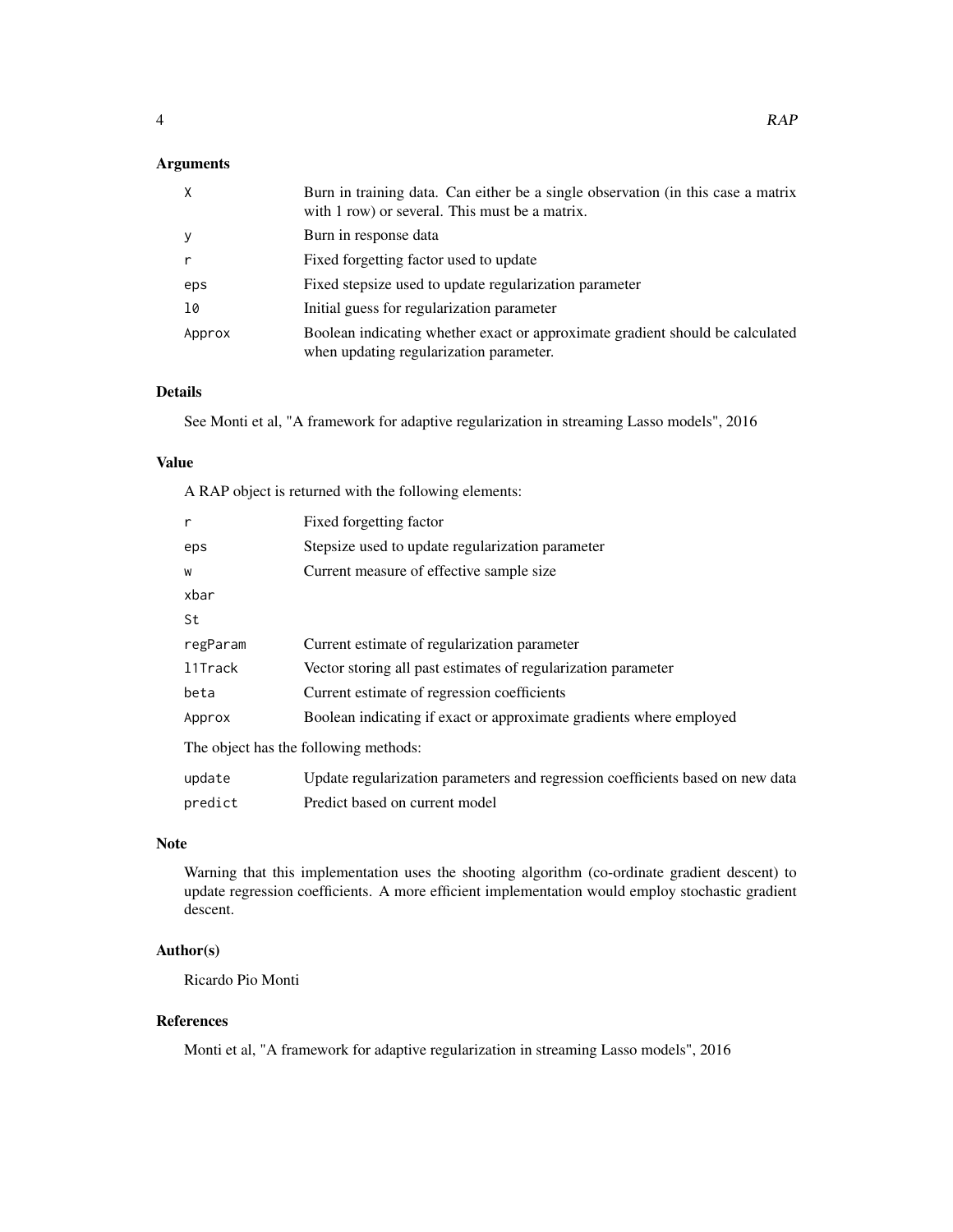#### <span id="page-4-0"></span>update.RAP 5

#### See Also

[update.RAP](#page-4-1), [update.RAP](#page-4-1)

#### Examples

```
# Recreate Figure 1 from
 library(lars)
 data(diabetes)
 Data = cbind(diabetes$y, diabetes$x)
 # initialize RAP object
 R = RAP(X = matrix(diabetes $x[1,], nrow=1), y = diabetes $y[1], r = .995,eps = 0.0005, 10 = .1)# iteratively update:
 ## Not run:
 for (i in 2:nrow(Data)){
   R = update.RAP(RAPobj=R, Ynew = diabetes$y[i], Xnew=matrix(diabetes$x[i,], nrow=1))
 }
## End(Not run)
```
update.RAP *Update sparsity parameter and regression coefficients*

#### Description

Update regularization parameter and the associated Lasso regression coefficients, Updates can either be mini-batch or single observations.

#### Usage

```
## S3 method for class 'RAP'
update(object, Ynew, Xnew, ...)
```
#### Arguments

| object   | Current RAP object                                                           |
|----------|------------------------------------------------------------------------------|
| Ynew     | New response. In the case of mini-batch updates a vector should be provided. |
| Xnew     | New covariates. This should be a matrix.                                     |
| $\cdots$ | Additional arguments                                                         |

#### Details

See Monti et al 2016

#### Value

A RAP objecti is returned where the regularization parameter and the estimated regression coefficients have been updated.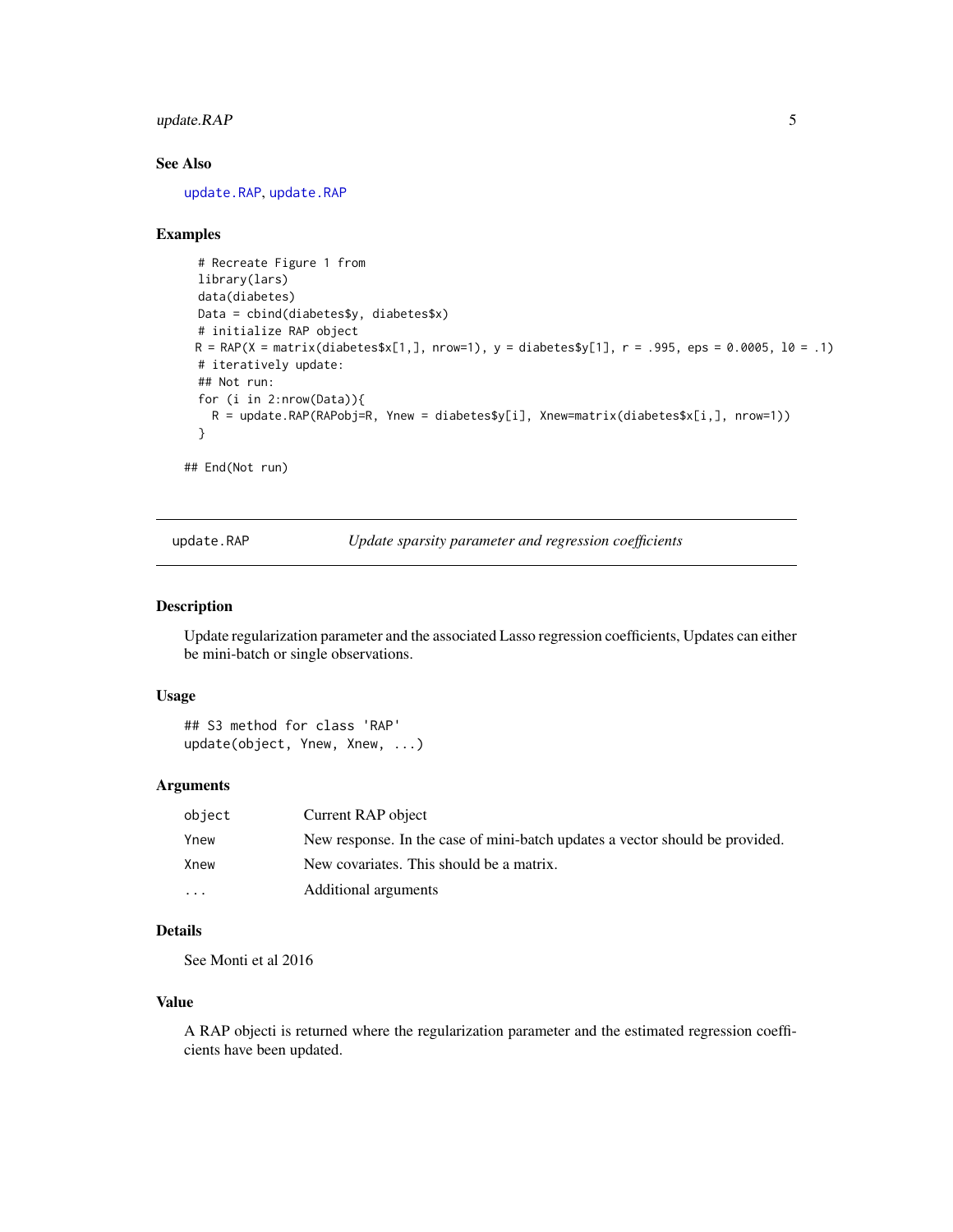#### <span id="page-5-0"></span>Note

Warning that this implementation uses the shooting algorithm (co-ordinate gradient descent) to update regression coefficients. A more efficient implementation would employ stochastic gradient descent.

#### Author(s)

Ricardo Pio Monti

#### References

See Monti et al, "A framework for adaptive regularization in streaming Lasso models", 2016

#### See Also

[RAP](#page-2-1), [predict.RAP](#page-1-1)

#### Examples

```
# Recreate Figure 1 from
library(lars)
data(diabetes)
Data = cbind(diabetes$y, diabetes$x)
# initialize RAP object
R = RAP(X = matrix(diabetes $x[1,], nrow=1), y = diabetes $y[1], r = .995,eps = 0.0005, 10 = .1)# iteratively update:
## Not run:
for (i in 2:nrow(Data)){
  R = update.RAP(object=R, Ynew = diabetes$y[i], Xnew=matrix(diabetes$x[i], nrow=1))}
```
## End(Not run)